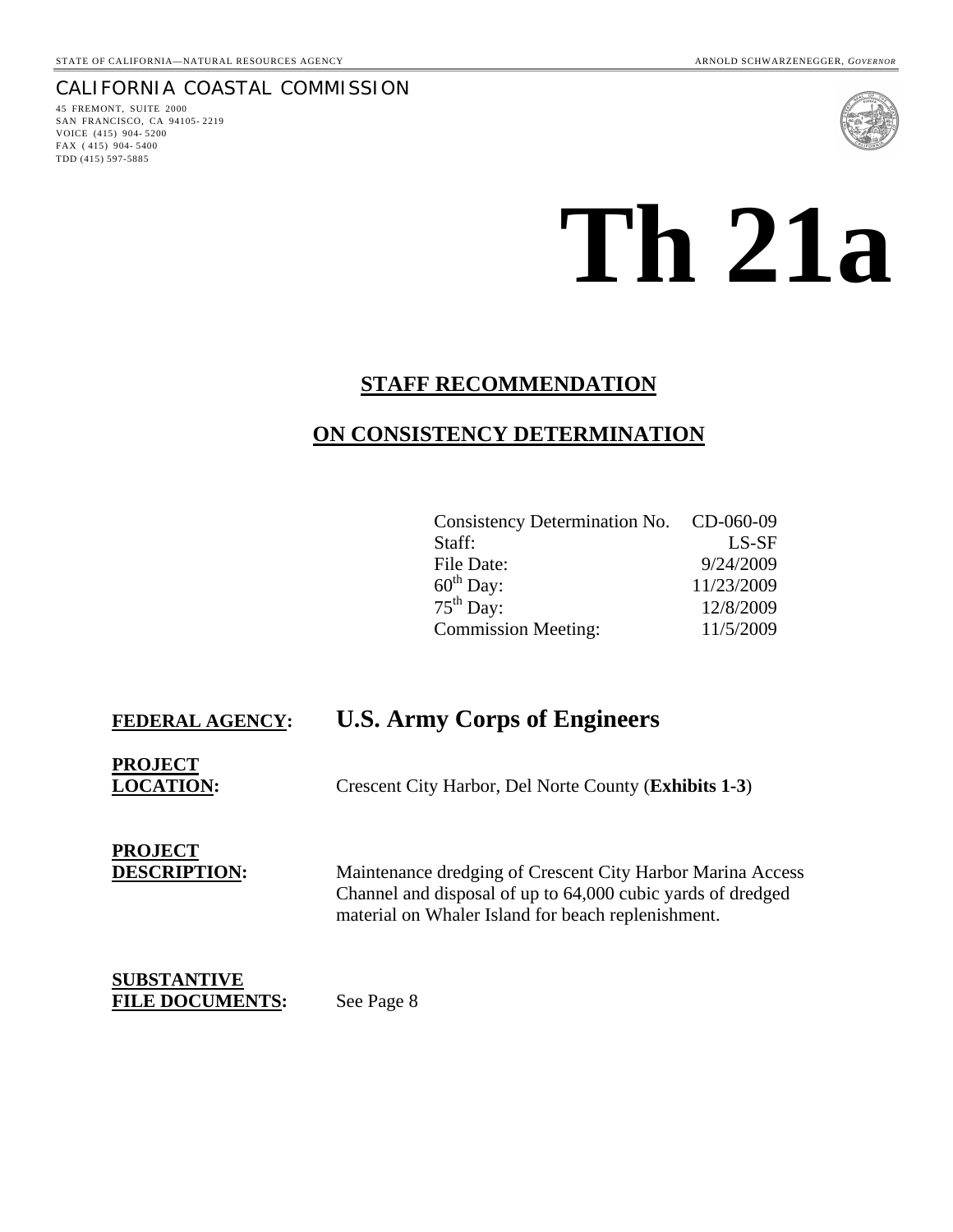# **EXECUTIVE SUMMARY**

The Coastal Commission received a consistency determination from the U.S. Army Corps of Engineers for maintenance dredging approximately 64,000 cubic yards (cu.yds.) of clean sandy sediment from the Crescent City Harbor Marina Access Channel. The purpose of the project is to maintain the authorized depth in the federal channel of -15 feet mean lower low water to allow for safe navigation for recreational and commercial vessels in Crescent City Harbor. The clean, sandy material will be disposed on the adjacent Whaler Island for beach replenishment. Dredging and disposal will occur in late 2009 and early 2010 using a hydraulic dredge and disposal pipeline.

The proposed project is consistent with the allowable use, alternatives, and mitigation policies of the California Coastal Management Program (CCMP)(Coastal Act Section 30233). The project will remove shoaling in the federal Marina Access Channel and improve recreational boating safety at the harbor. While the proposed dredging could interfere with recreational boating during dredge operations, any impacts will be temporary and are insignificant when compared to the benefit from removing the existing shoaling hazards in the channel. The project will generate minor adverse effects on public access and recreation, primarily resulting from temporary beach closures during disposal operations on Whaler Island during the winter season. However, the project will improve recreational opportunities due to the placement of clean and grain-size compatible sand on Whaler Island, which will over time nourish the northern stretch of South Beach. The project is consistent with the public access and recreational boating policies of the CCMP (Coastal Act Sections 30210, 30211, 30213, 30220, 30224, and 30234).

The project involves the dredging of only clean sediments in the Crescent City Harbor Marina Access Channel and these sediments are chemically and physically suitable for beach replenishment. Turbidity effects will be localized and temporary due to the high sand content of the dredged sediments. Fish, plankton, and benthic organisms will recolonize the disturbed dredge and disposal areas soon after project completion. Monitoring of dredged material disposal will ensure that this activity will not adversely affect drainage from the nearby Crescent City Marsh. The project is consistent with the marine resource, water quality, and environmentally sensitive habitat policies of the CCMP (Coastal Act Sections 30230, 30231, and 30240). By using the dredged materials to replenish Whaler Island, these sediments will remain in the north coast long shore littoral system and the project is consistent with the sand supply policy of the CCMP (Coastal Act Section 30233(b)).

# **STAFF SUMMARY AND RECOMMENDATION**

**I. PROJECT DESCRIPTION.** The U.S. Army Corps of Engineers (Corps) submitted a consistency determination for maintenance dredging approximately 64,000 cubic yards (cu.yds.) of clean sediment from the Crescent City Harbor Marina Access Channel (**Exhibits 1-3**). The purpose of the proposed project is to maintain the authorized federal channel depth to allow for safe navigation for recreational and commercial vessels in this section of Crescent City Harbor.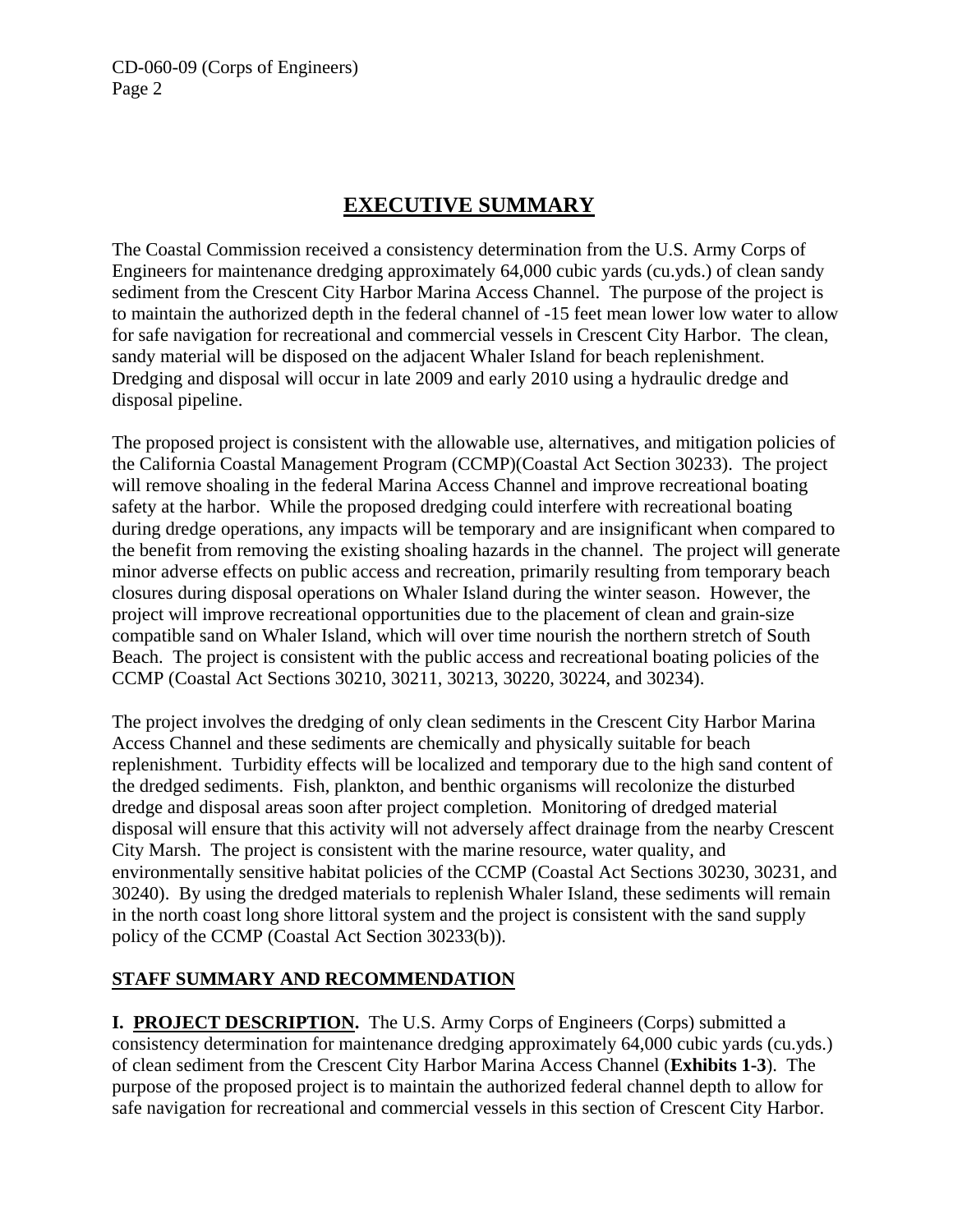The clean, sandy material will be disposed on Whaler Island for beach replenishment (**Exhibit 3**). The Marina Access Channel will be dredged to its authorized depth of -15 feet mean lower low water (MLLW). Dredging and disposal will take place in late 2009 and early 2010 using a hydraulic dredge and disposal pipeline. Crescent City Harbor was last dredged in 1999 and 2000 when the Commission concurred with Corps of Engineers consistency determinations CD-080- 98 and CD-081-98 for dredging of 90,000 cu.yds. of sediment from the federal channels, disposal of sands at Whaler Island, and disposal of fine-grained sediments at an upland disposal site. However, maintenance dredging has not previously occurred in the Marina Access Channel as it was initially constructed in 2000.

**II. FEDERAL AGENCY'S CONSISTENCY DETERMINATION.** The U.S. Army Corps of Engineers has determined the project consistent to the maximum extent practicable with the California Coastal Management Program (CCMP).

# **III. STAFF RECOMMENDATION.**

The staff recommends that the Commission adopt the following motion:

**Motion**: I move that the Commission **concur** with consistency determination CD-060-09 that the project described therein is fully consistent, and thus is consistent to the maximum extent practicable, with the enforceable policies of the California Coastal Management Program (CCMP).

# **Staff Recommendation:**

The staff recommends a **YES** vote on the motion. Passage of this motion will result in an agreement with the determination and adoption of the following resolution and findings. An affirmative vote of a majority of the Commissioners present is required to pass the motion.

# **Resolution to Concur with Consistency Determination:**

The Commission hereby **concurs** with the consistency determination by the U.S. Army Corps of Engineers, on the grounds that the project described therein is fully consistent, and thus is consistent to the maximum extent practicable, with the enforceable policies of the CCMP.

# **IV. FINDINGS AND DECLARATIONS:**

The Commission finds and declares as follows:

**A. Dredging and Filling.** Section 30233 of the Coastal Act provides that:

*(a) The diking, filling, or dredging of open coastal waters, wetlands, estuaries, and lakes shall be permitted in accordance with other applicable provisions of this division, where*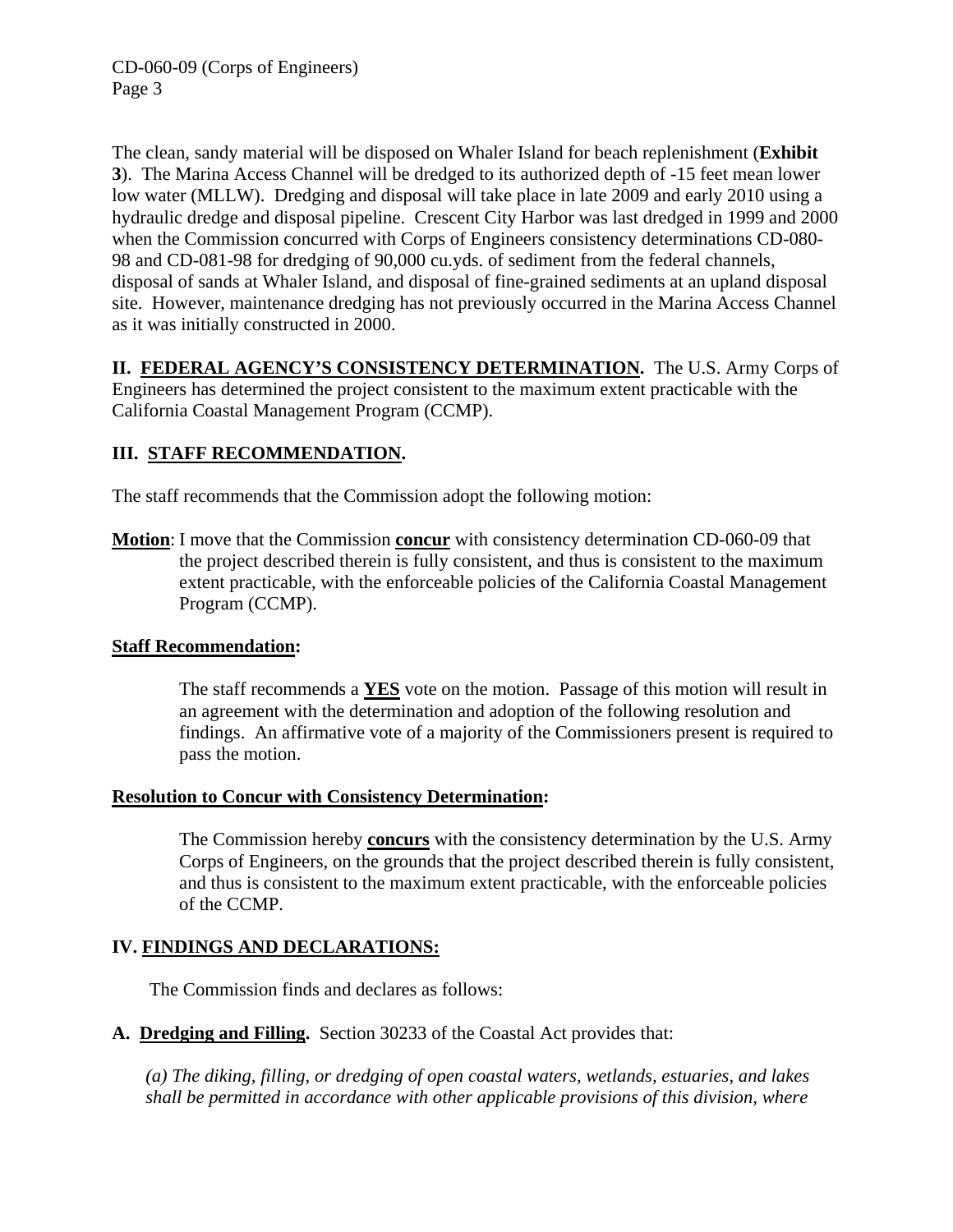*there is no feasible less environmentally damaging alternative, and where feasible mitigation measures have been provided to minimize adverse environmental effects, and shall be limited to the following:* 

*. . .* 

*(2) Maintaining existing, or restoring previously dredged, depths in existing navigation channels, turning basins, vessel berthing and mooring areas, and boat launching ramps.* 

*. . .* 

 *(b) Dredging and spoils disposal shall be planned and carried out to avoid significant disruption to marine and wildlife habitats and water circulation. Dredge spoils suitable for beach replenishment should be transported for such purposes to appropriate beaches or into suitable long shore current systems.* 

The proposed maintenance dredging and disposal project needs to be examined for consistency with Section 30233 of the Coastal Act. Under this section, dredging and filling of open coastal waters, including disposal of dredged materials, is limited to those cases where the proposed project is an allowable use, is the least damaging feasible alternative, and where mitigation measures are provided to minimize environmental impacts. The dredging and disposal of dredged materials form the maintenance dredging of the Marina Access Channel is an allowable use under Section 30233(a)(2). Without the proposed dredging, vessel navigation in the harbor would become hazardous due to sedimentation. No other dredging alternatives at Crescent City Harbor are feasible or less damaging. As it has determined previously for federal channels at Crescent City Harbor, the Commission finds that the proposed maintenance dredging of the Marine Access Channel to its design depth is the least damaging feasible dredging alternative.

The Corps considered several dredged material disposal alternatives: (1) the proposed Whaler Island site adjacent to the harbor; (2) the HOODS ocean disposal site (66 miles southwest of the harbor); (3) the Chetco (Oregon) ocean disposal site (17 miles north of the harbor); and (4) the Crescent City Harbor District upland disposal site adjacent to the harbor. The two ocean disposal sites are too far away to be economically feasible and in addition would result in the loss from the littoral system of clean, sandy sediments valuable for beach replenishment. The upland disposal site is typically reserved for dredged sediments that are either too fine or are not chemically suitable for ocean disposal or beach replenishment. Given that the proposed dredged materials are suitable for beach replenishment based on grain size and sediment chemistry analysis, use of the upland disposal site is not warranted and placement at Whaler Island for beach replenishment is the least damaging feasible disposal alternative.

As discussed in the following sections of this report, mitigation measures are incorporated into the project where necessary to protect coastal resources. Therefore, the Commission finds that the proposed maintenance dredging project is consistent with the allowable use, alternatives, and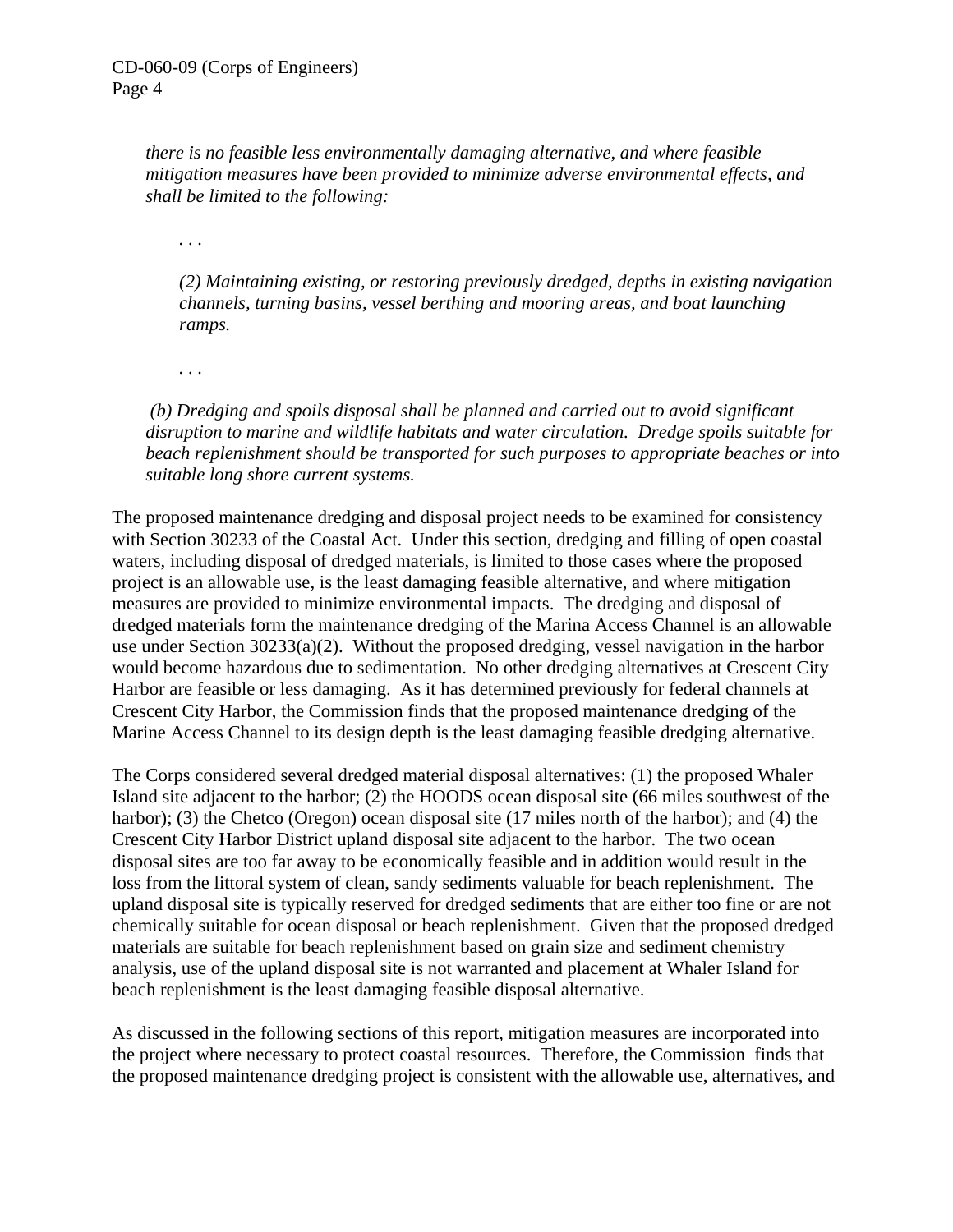mitigation tests contained in the dredge and fill policy of the California Coastal Management Program (CCMP)(Coastal Act Section 30233).

# **B. Public Access and Recreation.** The Coastal Act provides the following:

30210. *In carrying out the requirement of Section 4 of Article X of the California Constitution, maximum access, which shall be conspicuously posted, and recreational opportunities shall be provided for all the people consistent with public safety needs and the need to protect public rights, rights of private property owners, and natural resource areas from overuse.*

30211. *Development shall not interfere with the public's right of access to the sea where acquired through use or legislative authorization, including, but not limited to, the use of dry sand and rocky coastal beaches to the first line of terrestrial vegetation.*

30213. *Lower cost visitor and recreational facilities shall be protected, encouraged, and, where feasible, provided. Developments providing public recreational; opportunities are preferred. . . .* 

30220. *Coastal areas suited for water-oriented recreational activities that cannot readily be provided at inland water areas shall be protected for such uses.* 

30224. *Increased recreational boating use of coastal waters shall be encouraged, in accordance with this division. . . .* 

30234. *Facilities serving the commercial fishing and recreational boating industries shall be protected and, where feasible, upgraded. Existing commercial fishing and recreational boating harbor space shall not be reduced unless the demand for those facilities no longer exists or adequate substitute space has been provided. Proposed recreational boating facilities shall, where feasible, be designed and located in such a fashion as not to interfere with the needs of the commercial fishing industry.* 

The consistency determination states that Crescent City Harbor is a shallow-draft critical harbor of refuge, supporting a U.S. Coast Guard search and rescue station, commercial and sport fishing, waterfront industry, and recreational boating. The purpose of the proposed project is to restore the authorized channel depth in the Marina Access Channel to allow for continued, safe navigation for recreational and commercial boats in Crescent City Harbor. The proposed maintenance dredging could interfere with recreational boating in the harbor, but any impacts would be temporary and limited to the immediate area of dredging, and are insignificant when compared to the benefit from removing the shoaling hazards in the navigation channel. In addition, scheduling the work during the winter avoids the peak boating season and further minimizes project impacts on boating. The Corps also states that short-term beach closures during sand disposal operations at Whaler Island are considered insignificant impacts. Disposal will occur during the winter when beach use is at its lowest level, beach areas immediately adjacent to the disposal sites will remain open to the public, and beach nourishment will result in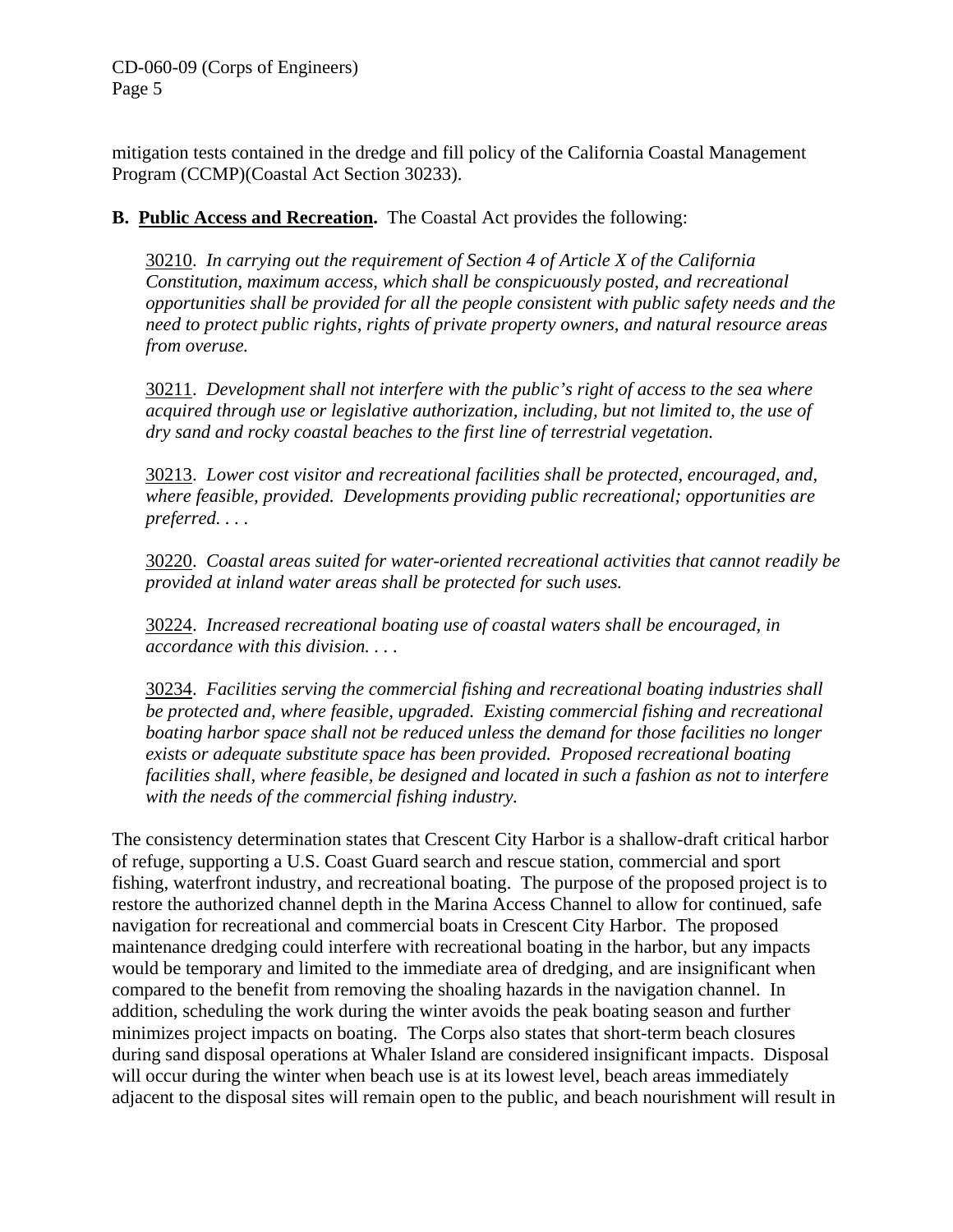wider beaches and improved recreational opportunities. Prior to the start of dredging and disposal operations, the Corps will inform boaters and beach users through a variety of outreach efforts of the navigation restrictions and temporary beach closures associated with the proposed project. Therefore, the Commission finds that the proposed maintenance dredging and beach nourishment project is consistent with the public access and recreational boating policies of the CCMP (Coastal Act Sections 30210, 30211, 30213, 30220, 30224, and 30234).

**C. Marine Resources/Water Quality/Environmentally Sensitive Habitat.** The Coastal Act provides the following:

30230. *Marine resources shall be maintained, enhanced, and where feasible, restored. Special protection shall be given to areas and species of special biological or economic significance. Uses of the marine environment shall be carried out in a manner that will sustain the biological productivity of coastal waters and that will maintain healthy populations of all species of marine organisms adequate for long-term commercial, recreational, scientific, and educational purposes.* 

30231. *The biological productivity and the quality of coastal waters, streams, wetlands, estuaries, and lakes appropriate to maintain optimum populations of marine organisms and for the protection of human health shall be maintained and, where feasible, restored through, among other means, minimizing adverse effects of waste water discharges and entrainment, controlling runoff, preventing depletion of ground water supplies and substantial interference with surface water flow, encouraging waste water reclamation, maintaining natural vegetation buffer areas that protect riparian habitats, and minimizing alteration of natural streams.* 

30240.

- *(a) Environmentally sensitive habitat areas shall be protected against any significant disruption of habitat values, and only uses dependent on those resources shall be allowed within those areas.*
- *(b) Development in areas adjacent to environmentally sensitive habitat areas and park and recreation areas shall be sited and designed to prevent impacts which would significantly degrade those areas, and shall be compatible with the continuance of those habitat and recreation areas.*

The consistency determination examined grain size and sediment chemistry compatibility of the dredged sediments. Sediment samples were collected from the Marina Access Channel in May 2009 and the subsequent analytical work documented that the sediments in this location were comprised of more than 80 percent sand, which qualifies these materials for disposal at Whaler Island for beach nourishment. The consistency determination further states that:

*The chemistry for the sampling did not show any levels of concern. These sediments were also subjected to Modified Elutriate Test (MET) dissolved metals and MET bioassay analysis. The dissolved metals results did not show any levels of concern, based on*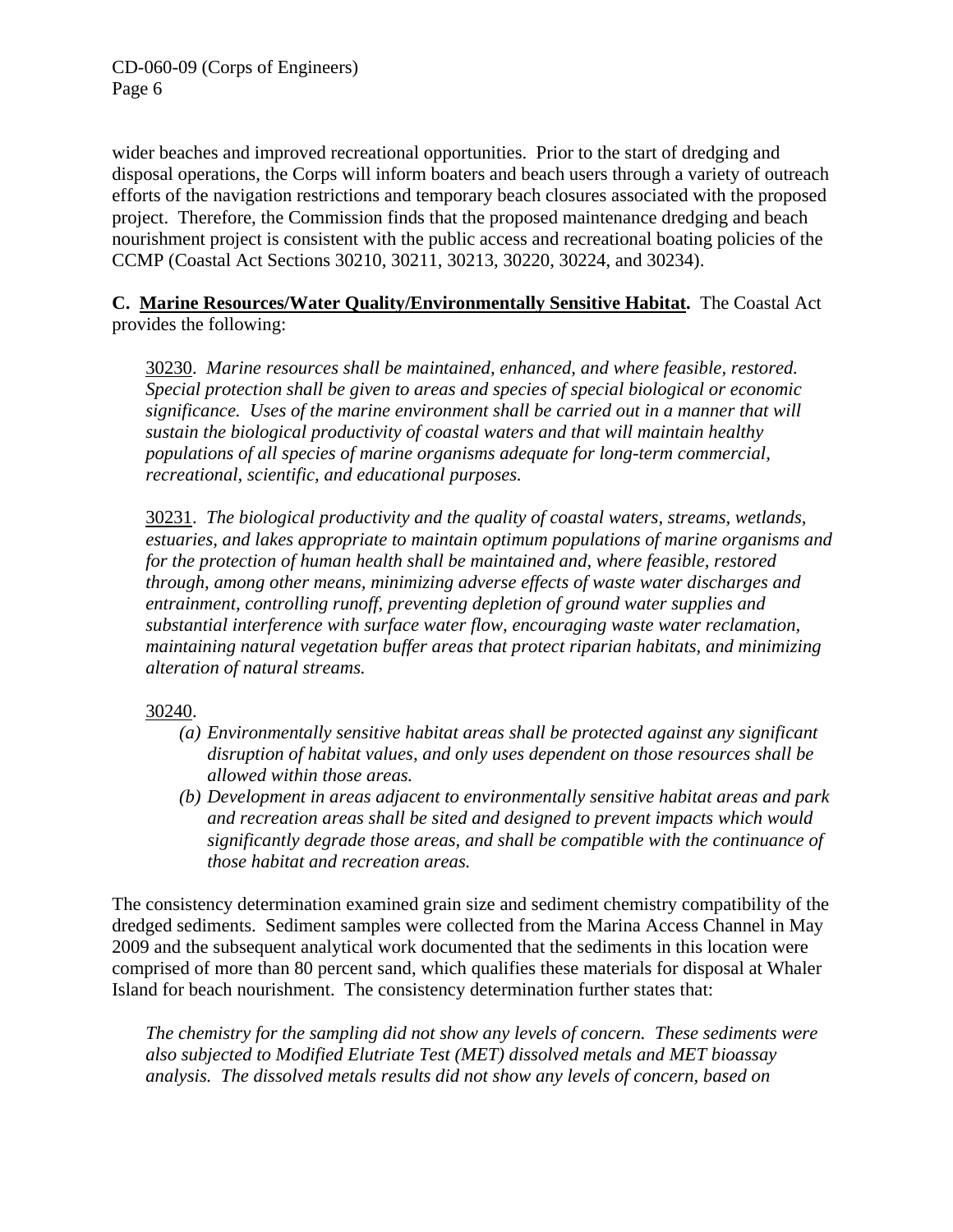*protection of salt water aquatic life criteria. In the MET bioassay analysis the sediments did not exhibit any toxicity.* 

The consistency determination also states that the proposed maintenance dredging in the Marina Access Channel will cause only temporary and localized increases in turbidity, and that potential impacts on dissolved oxygen, pH, and nutrients will likewise be temporary and not adverse. Staff from the U.S. Environmental Protection Agency and the North Coast Regional Water Quality Control Board (RWQCB) reviewed the Corps' sediment test results and the suitability determination and concurred that the dredged material is suitable for disposal at Whaler Island. The Corps will implement the receiving water limitations and monitoring requirements as specified by North Coast RWQCB Order NO. R1-2000-59 (**Exhibit 4**).

While acknowledging the suitability of the dredged sediments from the Marina Access Channel for disposal at Whaler Island, the Commission staff communicated a concern to the Corps that the proposed disposal could lead to an aggradation of sediments at the northern end of South Beach, which in turn could lead to interference with the operation of a Highway 101 culvert which drains Crescent City Marsh. The Corps responded by including the following monitoring and remediation commitment in the consistency determination:

*The placement site at Whaler Island shall be surveyed before the placement begins and again after placement ends. These surveys shall be evaluated to determine if there is any impact to the drainage culvert from the nearby freshwater habitat. During the dredging operation the drainage characteristics of that habitat shall be monitored for any signs of impact. These observations shall be documented in the daily field notes along with the rest of the monitoring activities. If the drainage characteristics seemed to be impacted, a survey shall be conducted to determine if there is any obstruction to flow. Any obstructions caused by the dredging operation shall be removed.* 

The Commission interprets the Corps' commitment to remove any obstructions to operation of the culvert caused dredging operations to extend through the period of time commencing with dredged material placement on Whaler Island and until such time as the materials have been transported by wave action off the island and down South Beach past the culvert. The Corps will submit to the Commission staff copies of monitoring reports for disposal operations at Whaler Island and for observations of drainage characteristics and culvert operations at Crescent City Marsh.

In conclusion, the proposed dredged materials are physically and chemically suitable for placement on Whaler Island for beach replenishment. Turbidity effects will be localized and temporary due to the high sand content of the dredged sediments. While dredging and disposal may result in minor, short-term impacts to existing marine habitat, fish, plankton, and benthic organisms in Crescent City Harbor and along South Beach, any affected species will recolonize the area after completion of project operations. Monitoring of dredged material disposal will ensure that this activity will not adversely affect drainage from the nearby Crescent City Marsh. The Commission has previously found when concurring with clean dredged material disposal operations that these types of impacts are not significant and do not require additional mitigation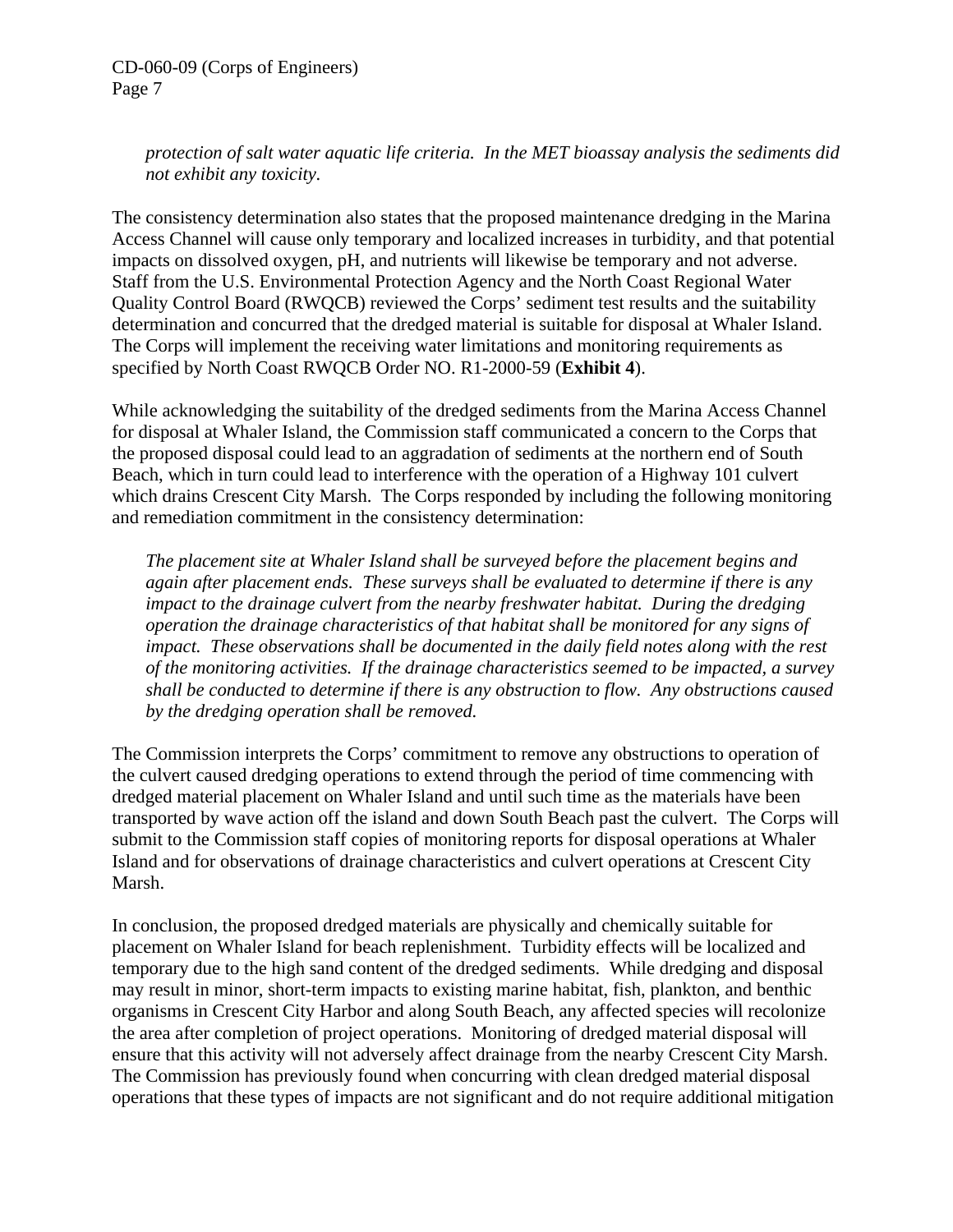measures. Therefore, the Commission finds that the proposed project is consistent with the marine resources, water quality, and environmentally sensitive habitat policies of the CCMP (Coastal Act Sections 30230, 30231, and 30240).

**D. Sand Supply.** Section 30233(b) of the Coastal Act provides that:

*Dredging and spoils disposal shall be planned and carried out to avoid significant disruption to marine and wildlife habitats and water circulation. Dredge spoils suitable for beach replenishment should be transported for such purposes to appropriate beaches or into suitable long shore current systems.* 

The Corps proposes to dispose approximately 64,000 cu.yds. of clean sandy dredged material from the Crescent City Harbor Marina Access Channel on Whaler Island. The proposed dredged materials are physically compatible for beach nourishment at this location, and as discussed previously do not contain levels of contaminants that preclude their placement on the beach. By placing dredged materials at this location, they will remain in the north coast long shore littoral system. Therefore, the Commission finds that the proposed maintenance dredging project is consistent with the sand supply policy of the CCMP (Coastal Act Section 30233(b)).

# **SUBSTANTIVE FILE DOCUMENTS:**

1. Consistency determinations CD-080-98 and CD-081-98 (Corps of Engineers, Crescent City Harbor Entrance Channel and Inner Harbor Channel maintenance dredging.

2. Environmental Assessment for the Crescent City Harbor Federal Channels FY 2009 Maintenance Dredging, August 2009 (Corps of Engineers.

3. Crescent City Harbor Federal Channels 2009 Maintenance Dredging Sampling and Analysis Report, July 16, 2009, Corps of Engineers.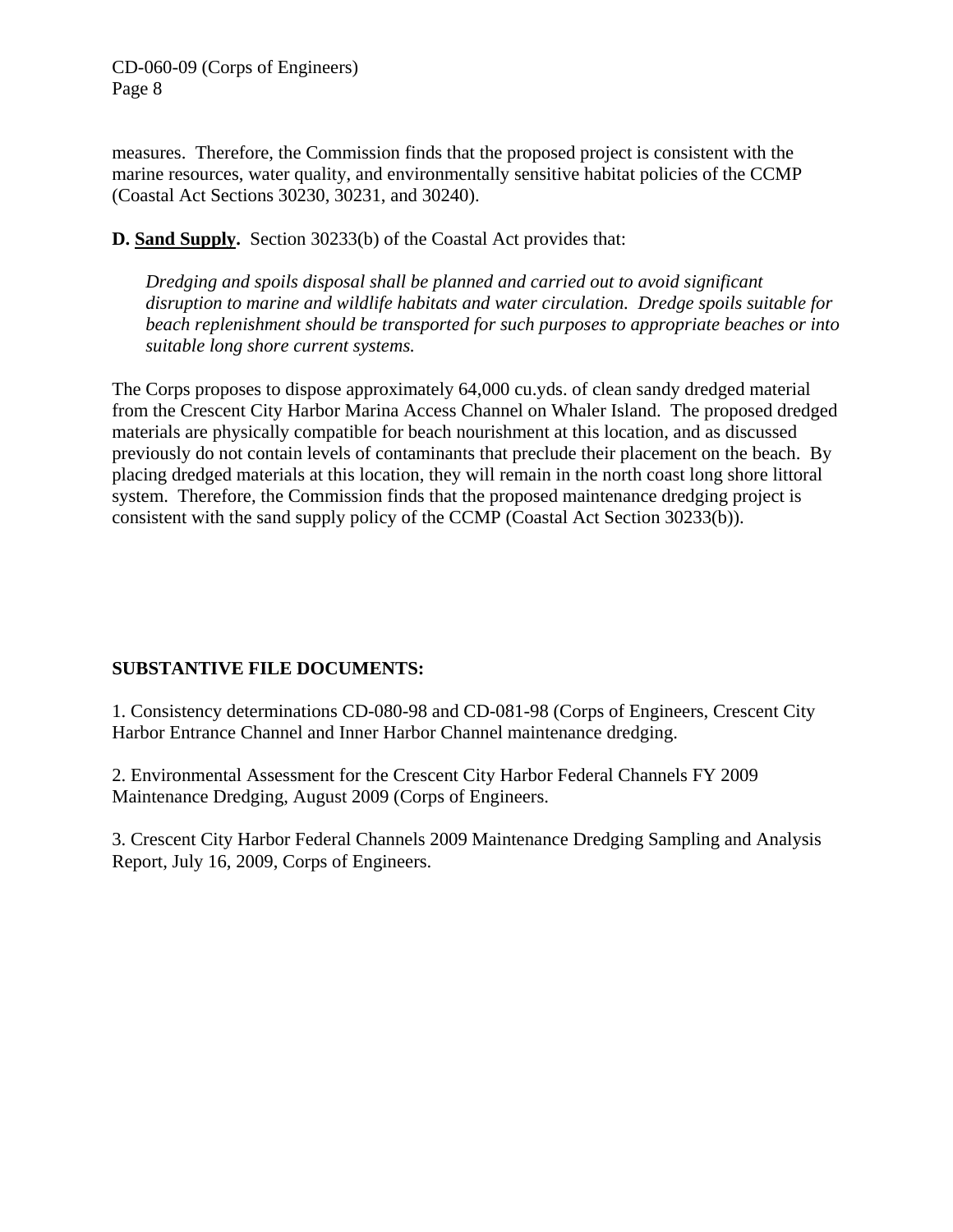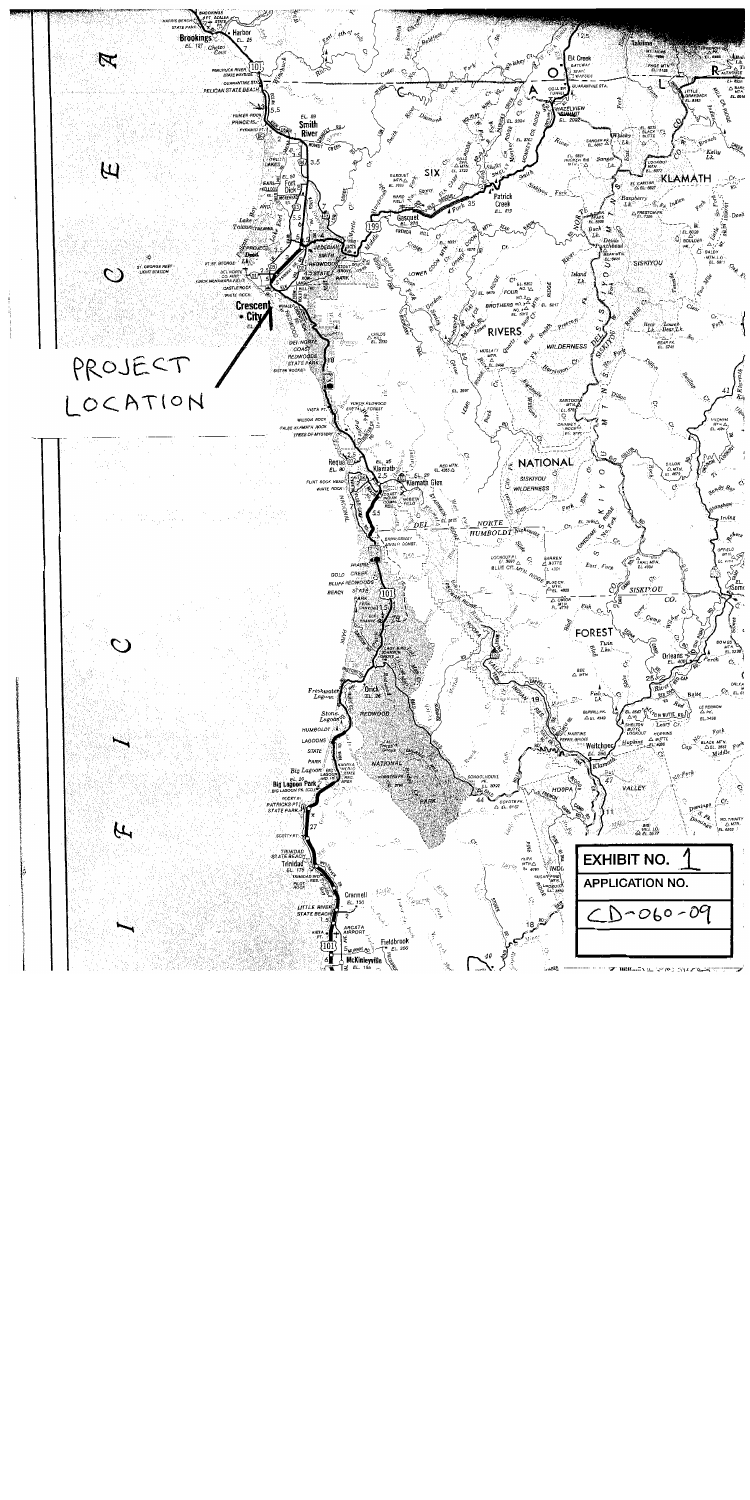scent City Harbor FY2009O&M Dredging

ie contact Mr

**Environmental Assessment** 



| <b>EXHIBIT NO.</b>     |  |  |
|------------------------|--|--|
| <b>APPLICATION NO.</b> |  |  |
| $20 - 060 - 09$        |  |  |
|                        |  |  |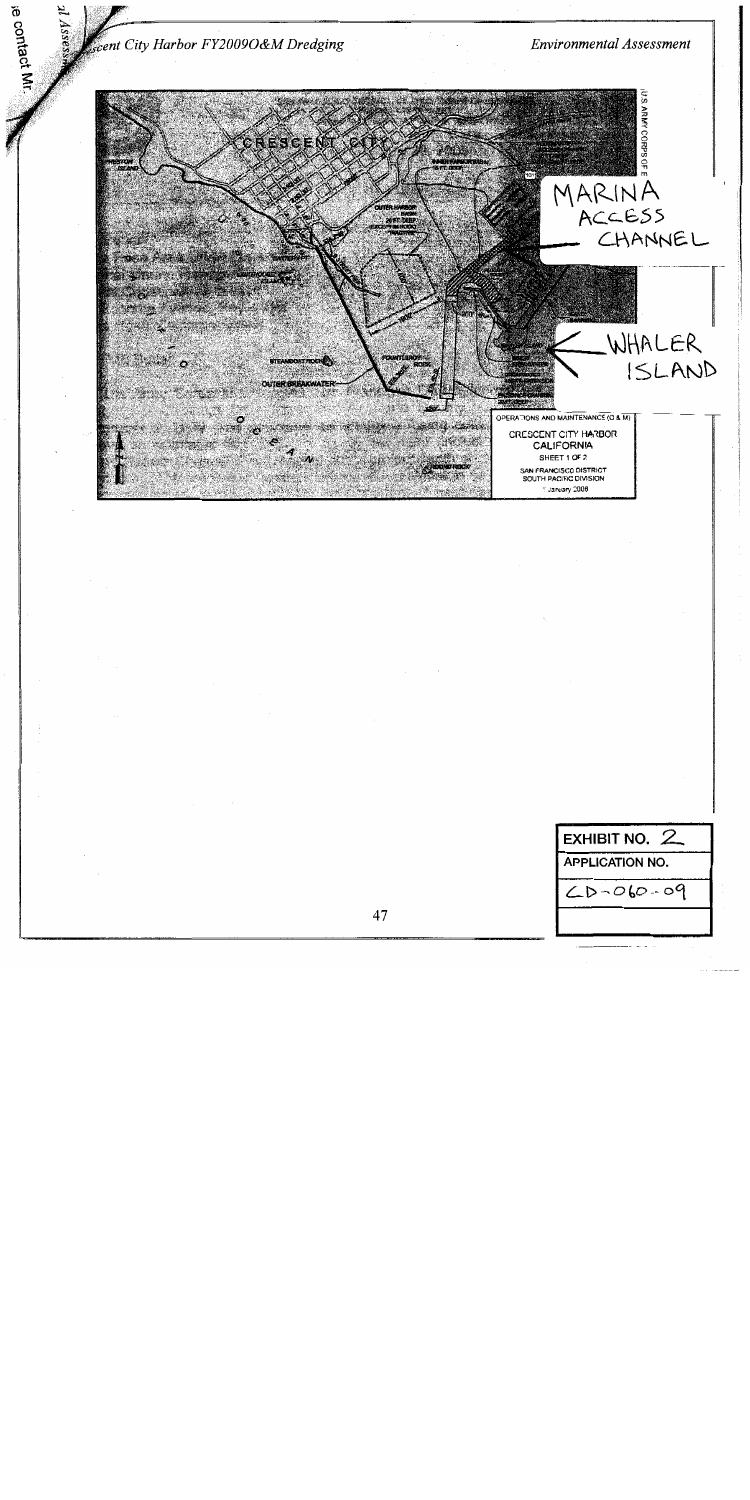$\pmb{\downarrow}$ 

 $\mathbf{I}$ 

 $\mathbf{I}$ 

I

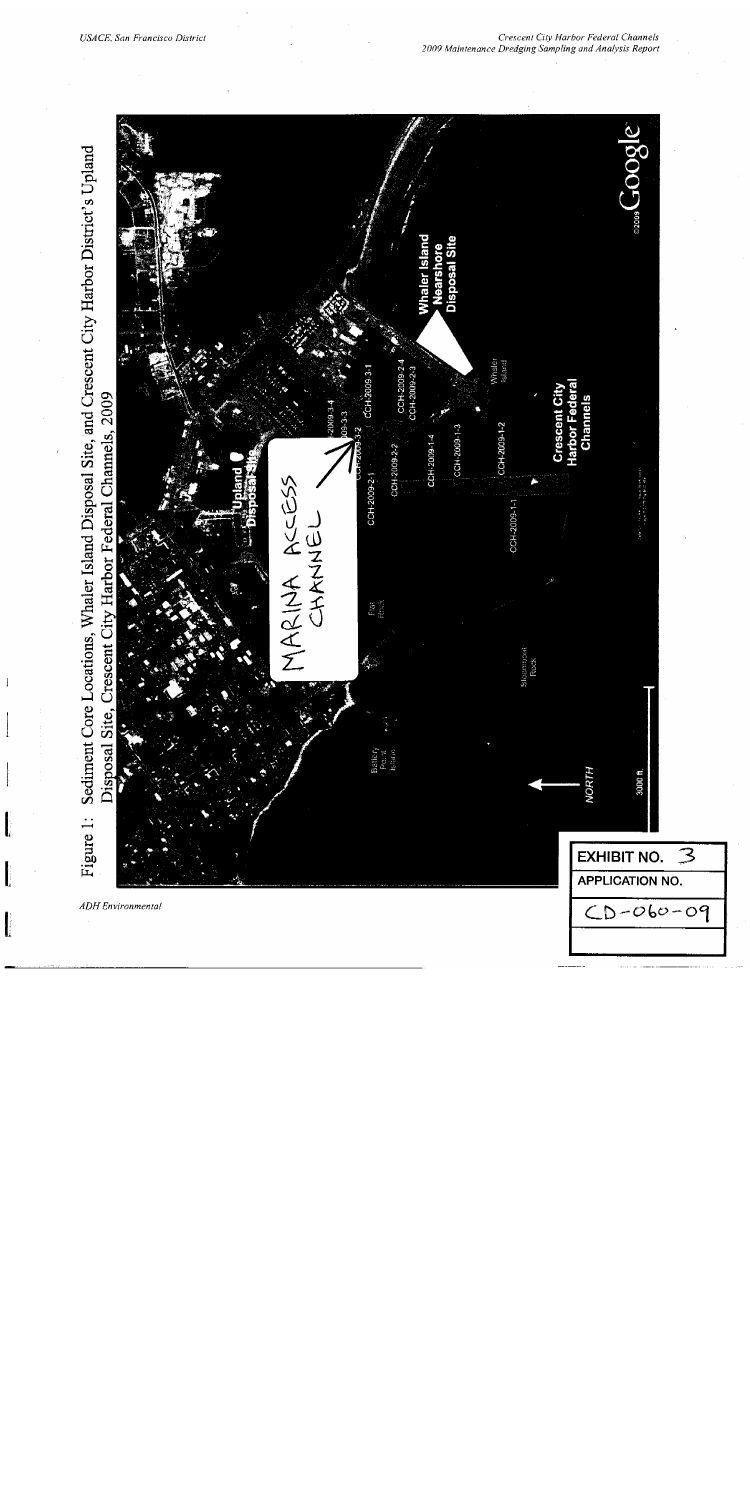# California Regional Water Ouality Control Board North Coast Region

## Order No. R1-2000-59 ID No. 1A76119ODN

## WASTE DISCHARGE REQUIREMENTS

## **FOR**

# CRESCENT CITY HARBOR DISTRICT MAINTENANCE DREDGING DISTRICT BERTHING AREAS AND FEDERAL CHANNEL

## Del Norte County

The California Regional Water Quality Control Board, North Coast Region, (hereinafter the Regional Water Board) finds that:

- $1.$ The Crescent City Harbor District (hereinafter discharger) submitted a Report of Waste Discharge dated December 14, 1999. The report describes maintenance dredging of Crescent City Harbor to maintain navigation within the harbor.
- 2. The discharger has described two locations for dredge material disposal. The areas are:
	- a. A 15-acre upland disposal site, located northwest of the inner boat basin. During disposal operations, dredge materials are discharged to the pond by a suction cutter dredge and excess water is decanted and discharged back to the harbor. Small quantities of material are sometimes removed by a shore-based clamshell operation from various areas of the harbor, such as the vicinity of the boatlift facility and the launch ramp area, and trucked to the uplands deposition site.

b. The beach and near-shore waters just east of the Whaler Island causeway.

Utilization of the two disposal sites would be on the following schedule:

- a. The upland disposal site would be used on a year-round basis, subject to its capacity limitations and dredging needs within the harbor.
- b. The beach and near-shore waters to the east of the Whaler Island causeway would only be used between August 1 and December 31.
- $3<sub>1</sub>$ Dredging depth will vary throughout the harbor depending on the needs of the vessels using specific areas. The harbor has been divided in to five areas as shown on attachment A of this order and includes the following depths and volumes:

| <b>EXHIBIT NO.</b>     |  |  |
|------------------------|--|--|
| <b>APPLICATION NO.</b> |  |  |
| ,-060-0                |  |  |
|                        |  |  |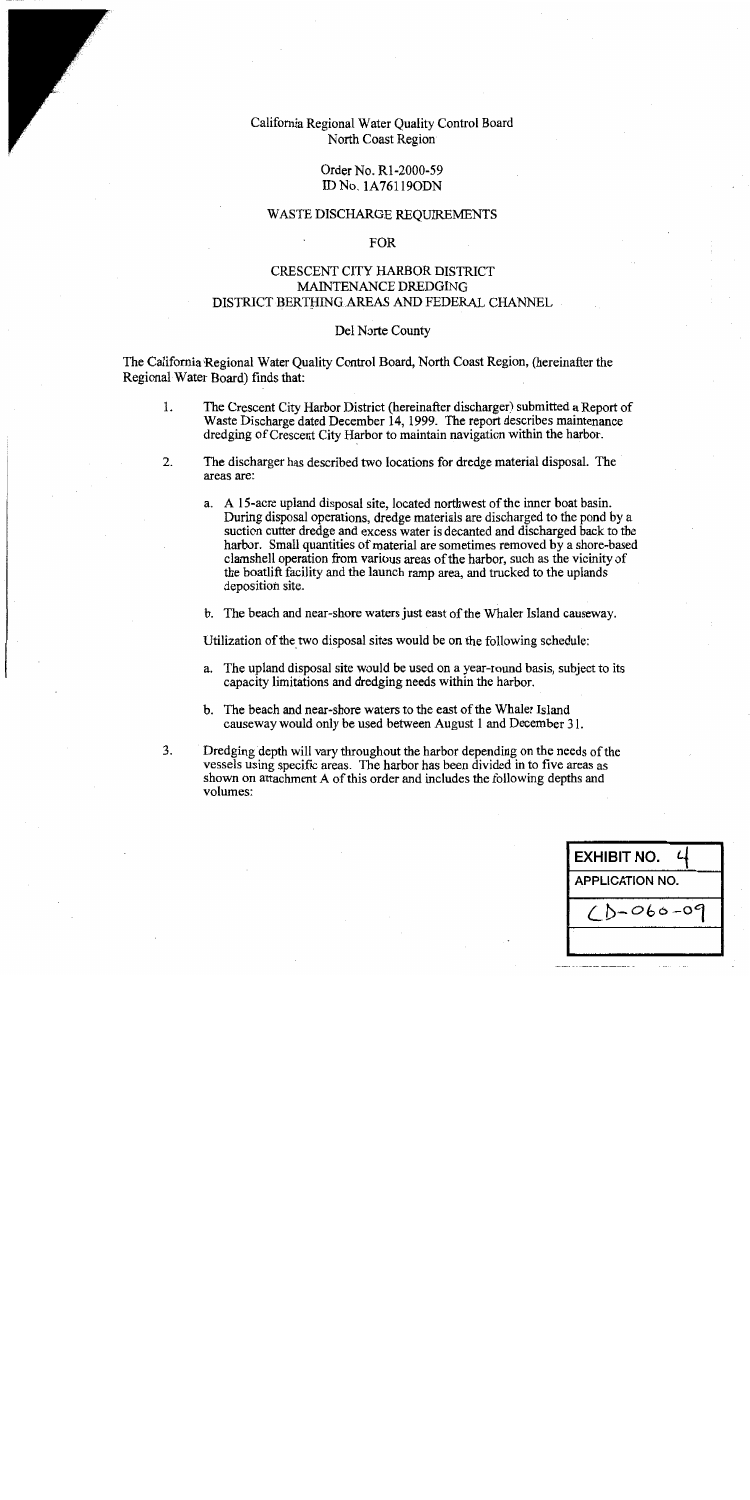| Area        | Design Depth                                                                                    | Volume                                                                                                                 |
|-------------|-------------------------------------------------------------------------------------------------|------------------------------------------------------------------------------------------------------------------------|
| 2<br>3<br>4 | -15 feet MLLW<br>-15 feet MLLW<br>$-12$ & $-15$ feet MLLW<br>-15 feet MLLW<br>$-10 \& -15$ MLLW | will not be dredged this cycle<br>49,739 cubic yards<br>99,073 cubic yards<br>89,647 cubic yards<br>59,621 cubic yards |

The total volume of dredging needed in the harbor is 298,080 cubic vards. Typically, areas are over-dredged by 2 feet; which would bring the total to 457,020 cubic yards.

4. The criteria for the evaluation of the disposal sites for dredged material include:

- chemical constituents a.
- physical characteristics b.
- bioassay results c.

All three criteria have been used to determine the suitability of the dredged materials for the proposed disposal areas. The grain-size measurements in Areas 2, 4, and 5 show less than 60 percent sand. In Area 3, the grain-size measurements show that 90 percent of the material is sand and would be suitable for beach replenishment.

No significant chemical constituents were detected in the samples collected throughout the harbor.

Bioassay results show that in Area 3, survival was not statistically different than that of control tests. Areas 2, 4, and 5 showed a lower survival rate than the control tests. Area 2 was statistically lower, which indicates that the materials should not be discharged to the beach area, but are suitable for upland disposal. Areas 4 and 5 were not significantly different from the control test and should be suitable for beach replenishment.

- $5<sub>1</sub>$ The boatlift facility associated with the repair yard is located in Area 4. The area immediately surrounding the boatlift has historically shown elevated levels of copper. Dredged materials from this area are not suitable for beach disposal and all materials dredged from this area, unless shown to be suitable by specific testing, shall be discharged to the upland site.
- 6. The Regional Water Board's Water Quality Control Plan for the North Coast Region includes water quality objectives and receiving water limitations to protect beneficial uses and to prevent nuisances.
- 7. Crescent City Harbor is considered a bay pursuant to the Basin Plan. The beneficial uses for Crescent City Harbor include: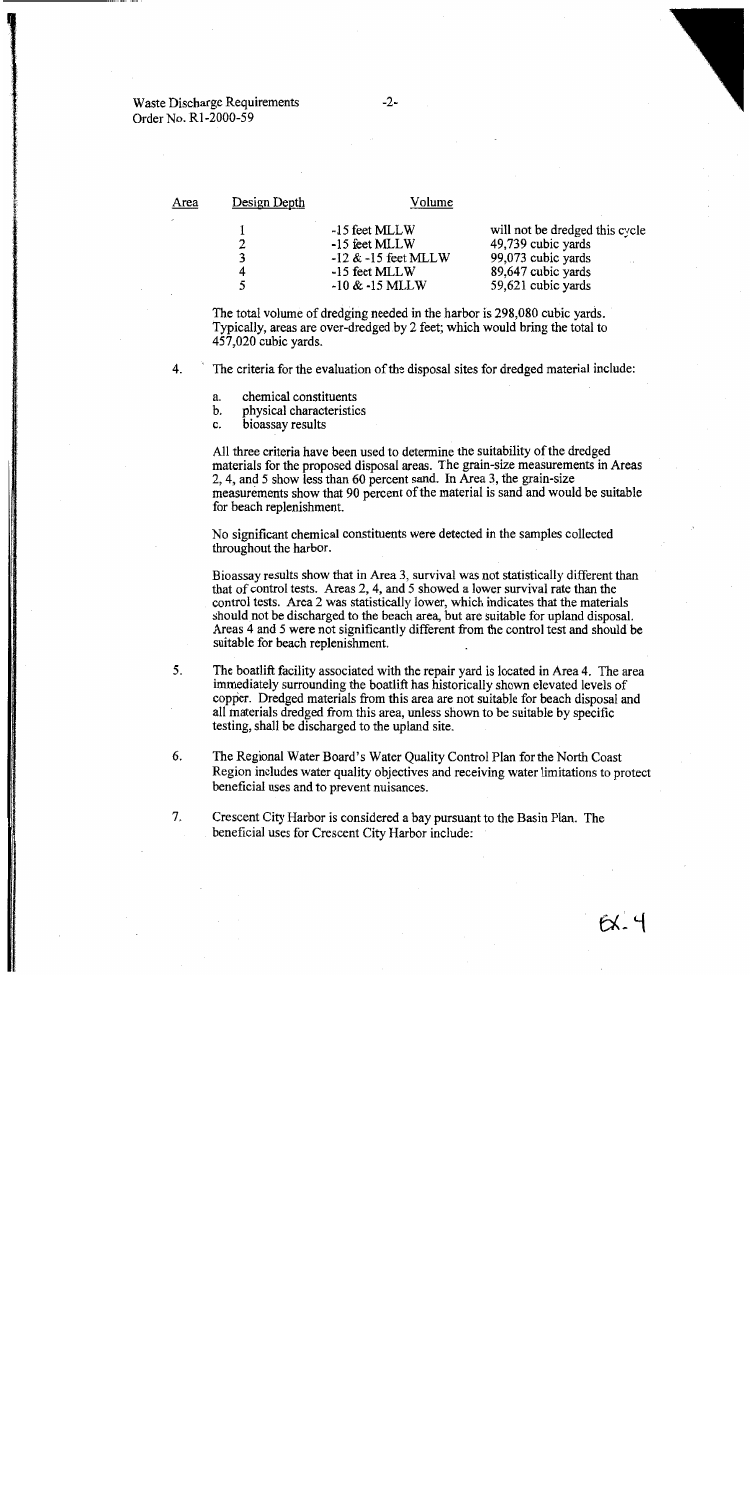- a. navigation
- b. water contact recreation
- $c.$ non contact water recreation
- d. commercial and sport fishing
- wildlife habitat e.
- $f_{\cdot}$ marine habitat
- migration of aquatic organisms g.
- fish spawning, reproduction and/or early development h.
- shellfish harvesting i.
- The discharge is presently governed by Waste Discharge Requirements Order No. 8. 92-103, adopted by the Regional Water Board on August 27, 1992.
- 9. Permitting of the proposed dredging is categorically exempt from provisions of the California Environmental Quality Act (Public Resources Code Section 21000 et seq.) under 14 California Code of Regulations Sections 15301 and 15304 as an existing facility and as an activity involving minor alterations to land (specifically, maintenance dredging), respectively.
- 10. The Regional Water Board has notified the discharger and interested agencies and persons of its intent to prescribe waste discharge requirements for the discharge and has provided them with an opportunity to submit their written comments and recommendations.
- 11. The Regional Water Board, in a public meeting, heard and considered all comments pertaining to the discharge.
- $12.$ The permitted discharge is consistent with the provisions of State Water Resources Control Board Resolution No. 68-16. Statement of Policy with Respect to Maintaining High Quality Waters in California. The impact on existing water quality will be insignificant.

THEREFORE, IT IS HEREBY ORDERED that Waste Discharge Requirements (Order No. 92-103) are rescinded and the discharger, in order to meet the provisions contained in Division 7 of  $\cdot$ the California Water Code (CWC) and regulations adopted thereunder, shall upon the issuance of this Order comply with the following:

#### EFFLUENT LIMITATIONS: A.

1. The discharge of decant water from the dredge material settling pond shall not exceed the following limits:

Constituents Units 30-day average

 $EX.4$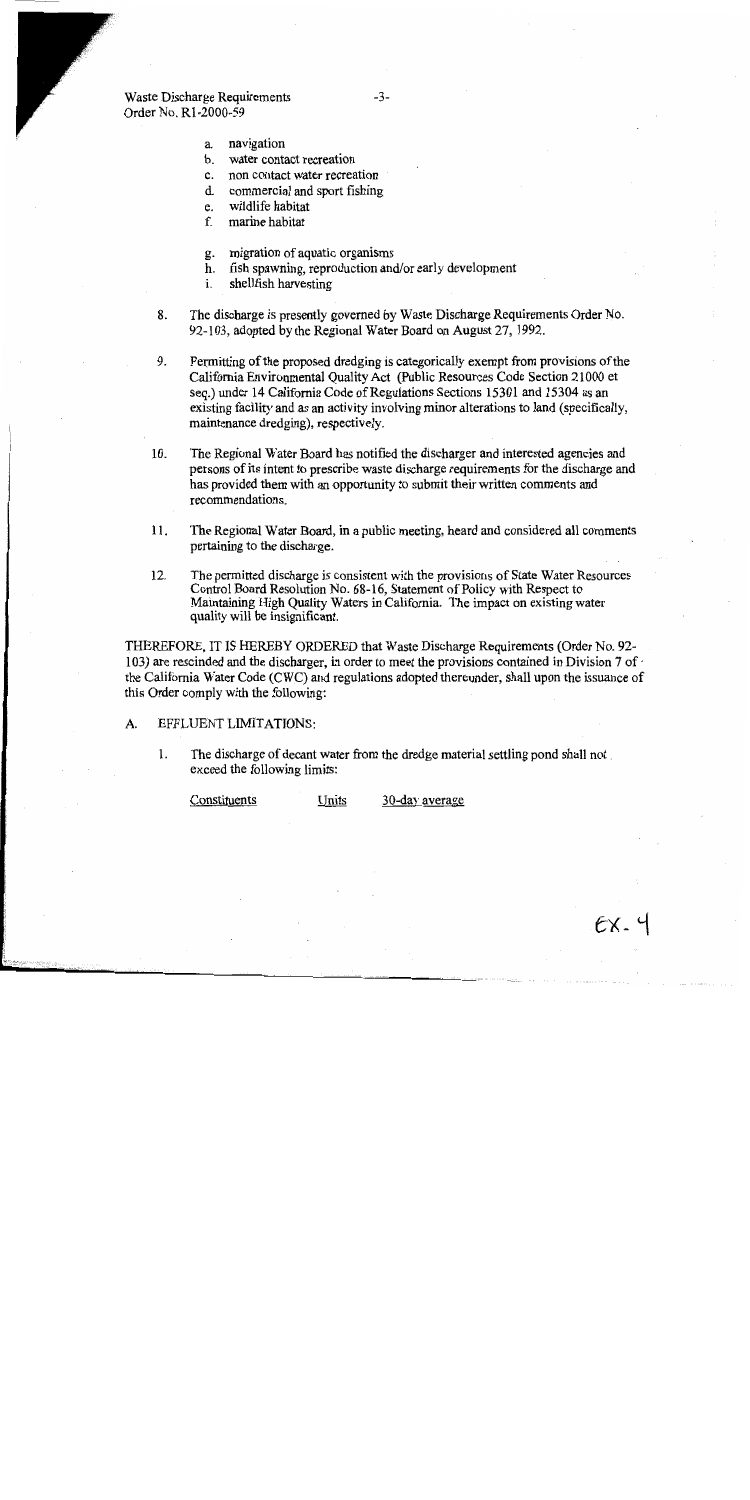> Suspended solids 100  $mg/1$ Settleable solids  $m!/l$  $1.0$

#### **DISCHARGE PROHIBITIONS B.**

1. The discharge of any waste not specifically regulated by this Order is prohibited.

 $-4-$ 

- $2.$ Creation of a pollution, contamination, or nuisance, as defined by Section 13050 of the California Water Code, is prohibited.
- 3. The discharge of waste to land that is not under the control of the discharger is prohibited.
- $\overline{4}$ . The discharge of dredge material from Area 2 to the beach replenishment area is prohibited. (The dredge material from this area may be discharged to the upland site.)
- $5<sub>1</sub>$ The discharge of dredge material from the area adjacent to the boatlift facility to the beach replenishment area is prohibited. (The dredge material from this area may be discharged to the upland site.)
- 6. The discharge rate of dredge material from Area 1 to the beach replenishment area is prohibited unless it can be shown by appropriate testing that the materials are suitable for beach disposal, per Finding 4. (The dredge material from this area may be discharged to the upland site.)

#### $\overline{C}$ . RECEIVING WATER LIMITATIONS:

- $1.$ Waters shall not contain substances in concentrations that result in deposition of material that cause nuisance or adversely affect beneficial uses.
- $2.$ The suspended sediment load and suspended sediment discharge rate of surface waters shall not be altered in such a manner as to cause a nuisance or adversely affect beneficial uses.
- 3. Turbidity shall not be increased more than 20 percent above naturally occurring background levels. Allowable zones of dilution within which higher percentages can be tolerated may be defined for specific discharges upon the issuance of discharge permits or waiver thereof.

#### D. **GENERAL PROVISIONS**

 $\mathbf{1}$ . A copy of this Order shall be maintained at the discharge facility and be available at all times to operating personnel.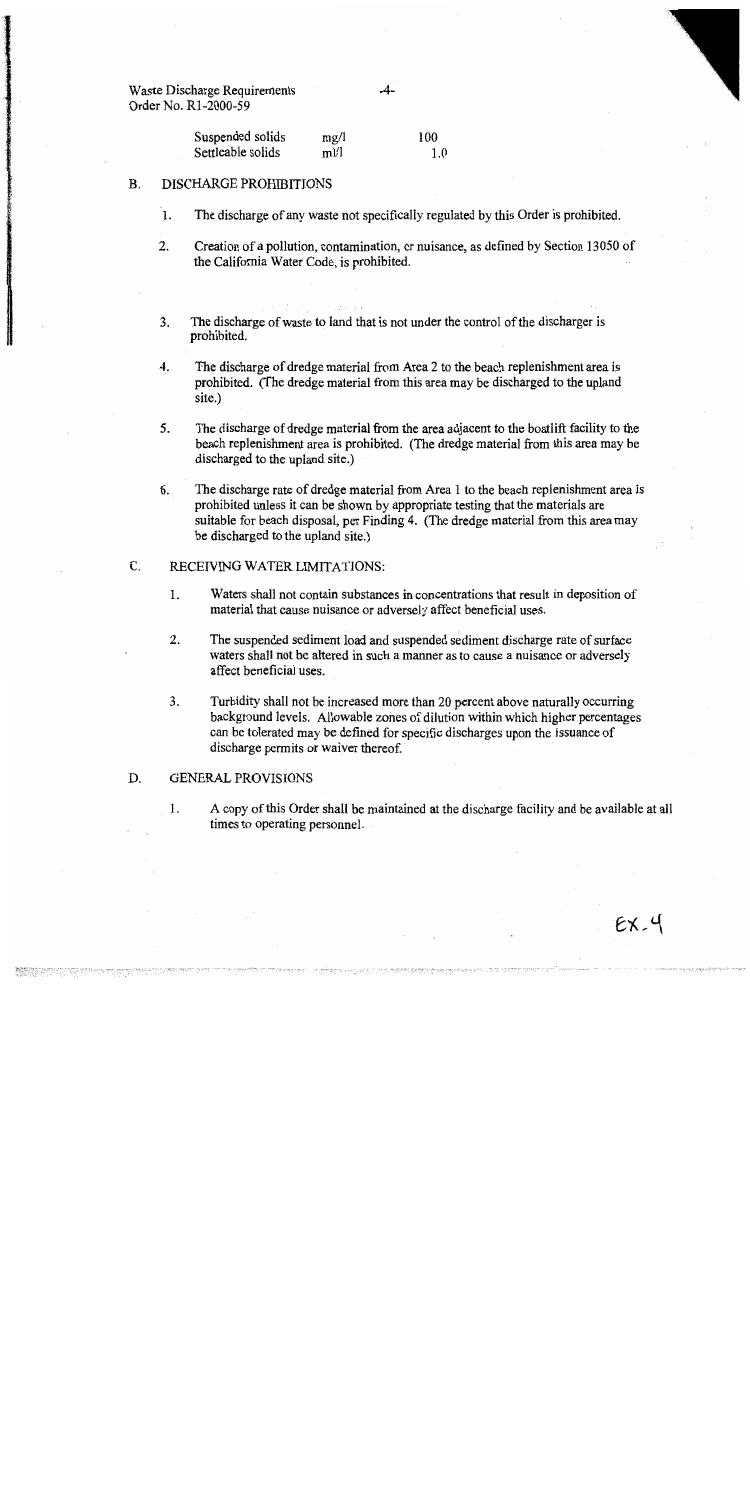#### $2.$ Severability

Provisions of these waste discharge requirements are severable. If any provision of these requirements is found to be invalid, the remainder of these requirements shall not be affected.

 $3.5$ Operation and Maintenance

> The discharger shall maintain in good working order and operate as efficiently as possible any facility or control system installed by the discharger to achieve compliance with the waste discharge requirements.

#### 4. Change in Discharge

The discharger shall promptly report to the Regional Water Board any material change in the character, location, or volume of the discharge.

5. Change in Ownership

> In the event of any change in control or ownership of land or waste discharge facilities presently owned or controlled by the discharger, the discharger shall notify the succeeding owner or operator of the following items by letter, a copy of which shall be forwarded to the Regional Water Board:

 $\mathbf{a}$ . existence of this Order, and

the status of the discharger's annual fee account b.

6. **Vested Rights** 

> This Order does not convey any property rights of any sort or any exclusive privileges. The requirements prescribed herein do not authorize the commission of any act causing injury to persons or property, nor protect the discharger from his liability under federal, State, or local laws, nor create a vested right for the discharger to continue the waste discharge.

7. Monitoring

> The discharger shall comply with the Contingency Planning and Notification Requirements Order No. 74-151 and the Monitoring and Reporting Program No. R1-2000-59 and any modifications to these documents as specified by the Regional Water Board Executive Officer. Such documents are attached to this Order and incorporated herein. Chemical, bacteriological, and bioassay analyses shall be conducted at a laboratory certified for such analyses by the State Department of Health Services.

8. Inspections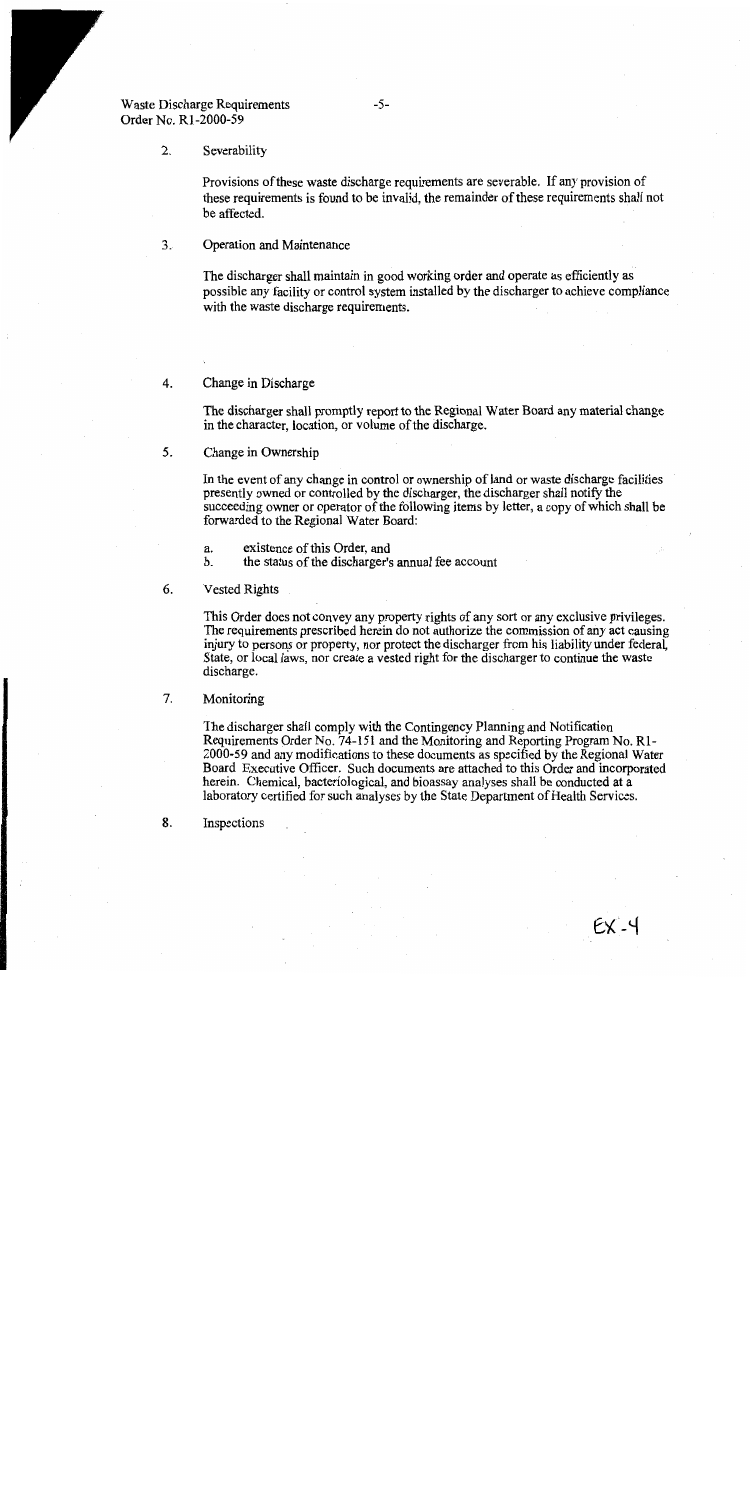## Waste Discharge Requirements

 $-6-$ 

Order No. R1-2000-59 The discharger shall permit authorized staff of the Regional Water Board:

- entry upon premises in which an effluent source is located or in which any a. required records are kent:
- access to copy any records required to be kept under terms and conditions of this b. Order:
- inspection of monitoring equipment or records; and c.
- $\mathbf{d}$ . sampling of any discharge.
- 9. Noncompliance

In the event the discharger is unable to comply with any of the conditions of this Order due to:

- breakdown of waste treatment equipment, a.
- b. accidents caused by human error or negligence, or

c. other causes such as acts of nature.

the discharger shall notify the Regional Water Board Executive Officer by telephone as soon as he or his agents have knowledge of the incident and confirm this notification in writing within two weeks of the telephonic notification. The written notification shall

include pertinent information explaining reasons for the noncompliance and shall indicate the steps taken to correct the problem and the dates thereof, and the steps being taken to prevent the problem from recurring.

10. Revision of Requirements

> The Regional Water Board will review this Order periodically and may revise requirements when necessary.

The Regional Water Board requires the discharger to file a report of waste discharge at least 120 days before making any material change or proposed change in the character, location, or volume of the discharge.

## Certification

I, Lee A. Michlin, Executive Officer, do hereby certify that the foregoing is a full, true, and correct copy of an Order adopted by the California Regional Water Quality Control Board, North Coast Region, on August  $25$ , 2000.

> Lee A. Michlin **Executive Officer**

(ccharwdr2000)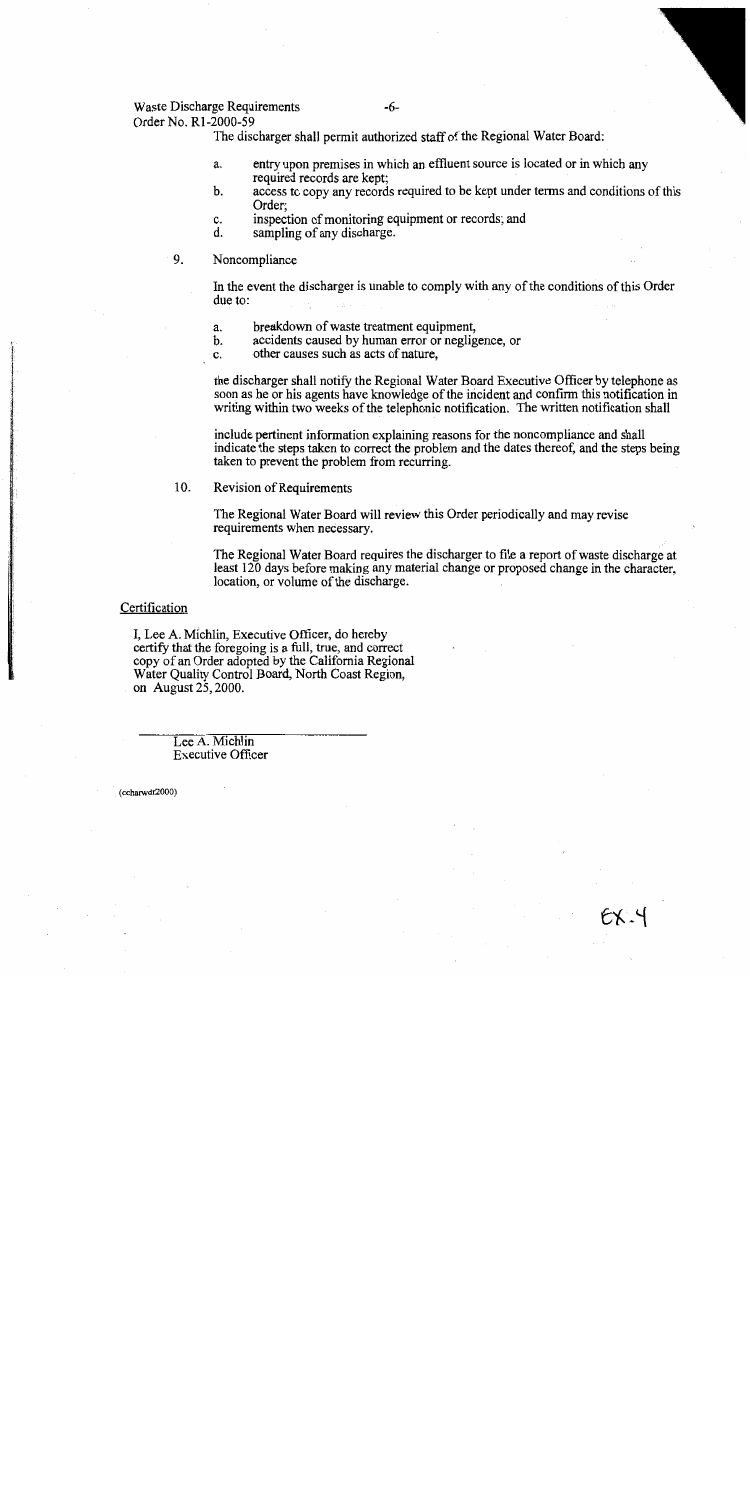# California Regional Water Quality Control Board North Coast Region

# Monitoring and Reporting Program No. R1-2000-59 (Revised December 30, 2004)

for

# Crescent City Harbor District Maintenance Dredging

## Del Norte County

The purpose of this monitoring program is to demonstrate that the requirements of Order No. R1-2000-59 are being met. The program calls for routine monitoring at regular intervals during and following dredging operations.

## **Dredging Records**

Dredging activity shall be reported daily as "none" if the dredge is inactive, or "pond" if the dredge is placing spoil in the pond, or "beach" if the dredge is placing spoil at the Whaler Island disposal site.

## **Effluent Monitoring**

Effluent grab samples shall be collected daily when the dredge spoil pond overflows. Samples shall be analyzed for turbidity (as NTU) and settleable solids (as mL/L). "Dry" shall be reported in place of sample results for each day of dredging not producing dredge spoil pond overflow.

Annually, on the first day of dredge spoil pond overflow or dredge discharge to the Whaler Island disposal site during a calendar year, a chronic toxicity bioassay shall be conducted using a sample of the discharge. During the first year, test organisms shall include topsmelt Atherinops affinis, red abalone Haliotis rufescens, and giant kelp *Macrocystis pyrifera.* The sensitivity of these three test organisms shall be determined during the first year of testing, and subsequent chronic toxicity bioassays shall use only the critical life stage of the most sensitive of the three organisms.

## **Receiving Water Monitoring**

Receiving water samples shall be collected daily, within one hour of high tide, when the dredge spoil pond overflows or the dredge is placing spoil at the Whaler Island disposal site. These samples shall be analyzed for turbidity. One sample shall be taken near the ice house at the end of Citizens Dock Road, and the other shall be taken within 200 feet of the point of entrance of the discharge into the Ocean.

F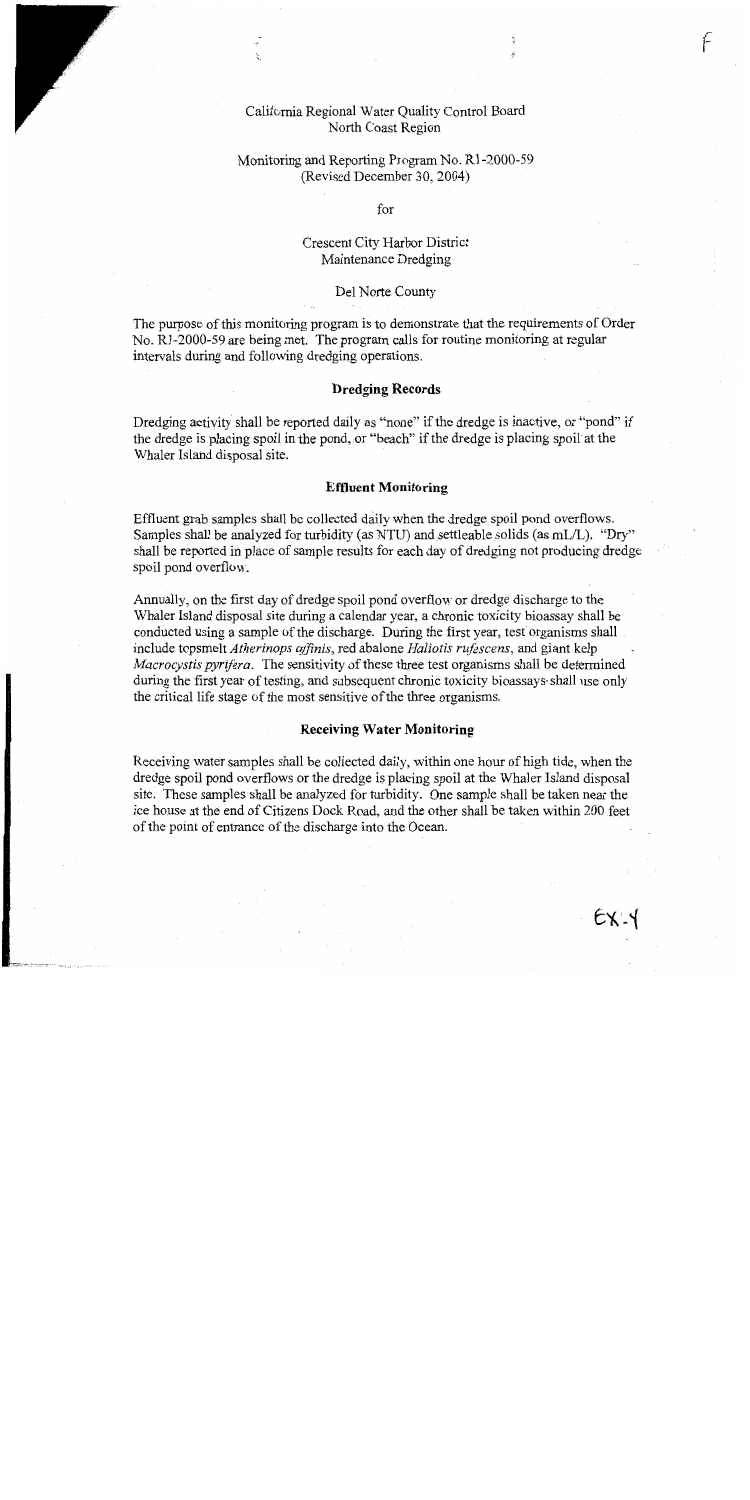## **Annual Survey**

An annual biological survey of the Whaler Island disposal site shall be conducted during the summer following use of the site for dredge disposal. Observation sites shall be established - one on the seaward side the groin extending southeasterly from Whaler Island, and the other on the opposite side of the groin. For each observation site the marine biologist conducting the survey shall quantify and report the density of colonization for each marine species observed.

A physical survey by a licensed land surveyor shall be made of the beach elevations within the groin during minus tides at approximately the same time as the biological survey. A map of the survey results shall be submitted with the monitoring report for the month of the survey.

## **Monitoring and Records**

Samples and measurements taken for the purpose of monitoring shall be representative of the monitored activity.

The discharger shall calibrate and perform maintenance procedures in accordance with manufacturer's specifications on all monitoring instruments and equipment to ensure accurate measurements.

Records of monitoring information shall include:

- 1. The date, exact place, and time of sampling or measurements;
- 2. the individuals who performed the sampling or measurements;
- 3. the date(s) analyses were performed;
- 4. the individual(s) who performed the analyses;
- 5. the analytical techniques or methods used;
- 6. the results of such analyses;
- 7. the method detection limit; and
- 8. the practical quantitation level (PQL) or the limit of quantitation (LOQ).

Unless otherwise noted, all sampling and sample preservation shall be in accordance with the current edition of "Standard Methods for the Examination of Water and Wastewater" (American Public Health Association.)

All permit applications, reports, or information submitted to the Regional Water Board shall be signed by either a principal executive officer or ranking elected official of Crescent City Harbor District.

Any person signing a document under this monitoring and reporting program shall make the following certification: